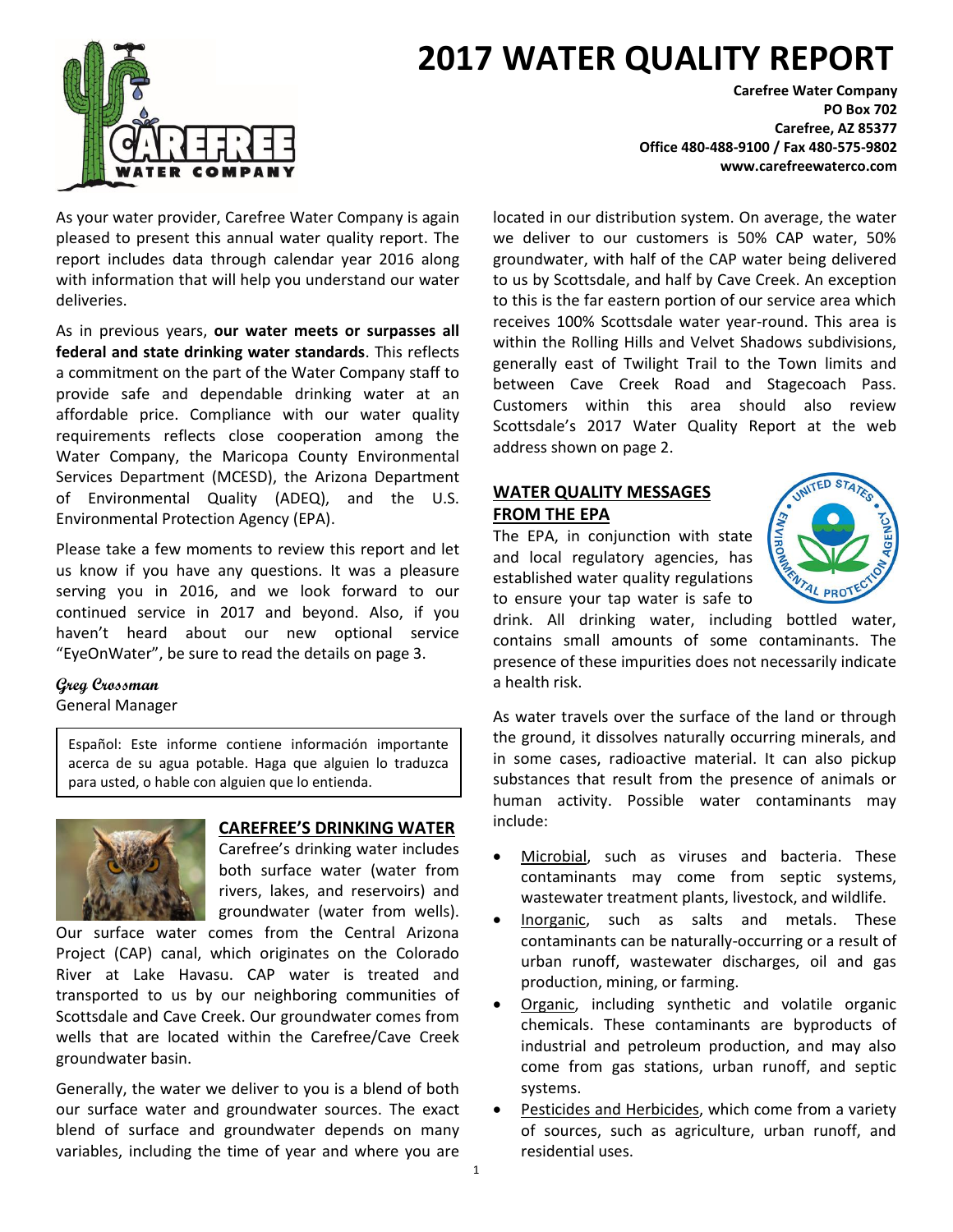Radioactive, which can be naturally occurring or the result of oil and gas production and mining activities.

Some people may be more vulnerable to contaminants in drinking water than the general population. Immunocompromised persons, such as persons with cancer undergoing chemotherapy, persons who have undergone organ transplants, people with HIV-AIDS or other immune system disorders, some elderly, and infants can be particularly at risk of infections. These people should seek advice about drinking water from their healthcare providers. For more information about contaminants and their potential health effects, or to receive a copy of the EPA and Center for Disease Control (CDC) guidelines on appropriate means to lessen the risk of infection and potential health effects, call EPA's *Safe Drinking Water Hotline* at 1-800-426-4791.



### **2017 WATER QUALITY RESULTS**

The Carefree Water Company is required to test for over 100 substances in our drinking water.

Testing is done at two Entry Points to the Distribution System (EPDS). Water samples taken at these EPDS test our treated source water before it enters our distribution system. We also perform monthly tests at 4 locations within the distribution system to ensure that water entering your home or business remains safe to drink.

Because a large portion of our water comes from our neighboring water providers of Scottsdale and Cave Creek, the results from their source water sampling efforts are included in the accompanying water quality table. Only those substances that were detected in the three communities' source waters are listed in the table. Even though certain substances were detected, **all three communities' water deliveries in 2016 met or surpassed federal and state drinking water standards,** meaning that the amounts detected were below the applicable standard.

If you would like additional information on Scottsdale's or Cave Creek's water, their individual Water Quality Reports can be accessed online at the following website addresses, or you can call our offices at 480-488-9100 to obtain a copy:

**Scottsdale Water Quality Report:**

<http://www.scottsdaleaz.gov/water/drinking-water>

**Cave Creek Water Quality Report:** <http://www.cavecreek.org/index.aspx?NID=369>

### **ADDITIONAL WATER QUALITY INFORMATION**

The following is additional information on nitrate, arsenic, and lead in drinking water.



- **Nitrate.** Nitrate in drinking water at levels above 10 ppm is a health risk for infants less than six months of age. High nitrate levels in drinking water can cause "blue baby syndrome." Nitrate levels may rise quickly for short periods of time because of rainfall or agricultural activity. If you are caring for an infant, and detected nitrate levels are above 5 ppm, you should ask advice from your health care provider.
- **Arsenic.** Arsenic is a mineral known to cause cancer in humans at high concentrations and is linked to other health effects such as skin damage and circulatory problems. If arsenic is less than or equal to the MCL, your drinking water meets EPA's standards. EPA's arsenic standard balances the current understanding of possible health effects against the cost of removing arsenic from drinking water. EPA continues to research the health effects of low levels of arsenic.
- **Lead.** Infants and young children are typically more vulnerable to lead in drinking water than the general population. It is possible that lead levels at your home may be higher than at other homes in the community as a result of materials used in your home's plumbing. If you are concerned about elevated lead levels in your home's water, flushing your tap for 30 seconds to 2 minutes before using tap water may reduce your exposure to lead from your home's plumbing. You may also wish to have your water tested. Additional information is available from the EPA Safe Drinking Water Hotline at 1-800-426-4791.

## **SOURCE WATER ASSESSMENT PROGRAM**

In 2005, Carefree Water Company worked with ADEQ to finalize an assessment of the wells we use to



provide you drinking water. This assessment looks at the potential risks to our water sources, including their proximity to gas stations, landfills, dry cleaners, agricultural fields, and wastewater treatment plants. Based on the information available, including the hydrogeologic setting of our wells and their adjacent land uses, ADEQ's assessment concludes that all of our wells have a low risk. A low risk designation indicates that most source water protection measures are either already implemented or that the hydrogeologic setting is such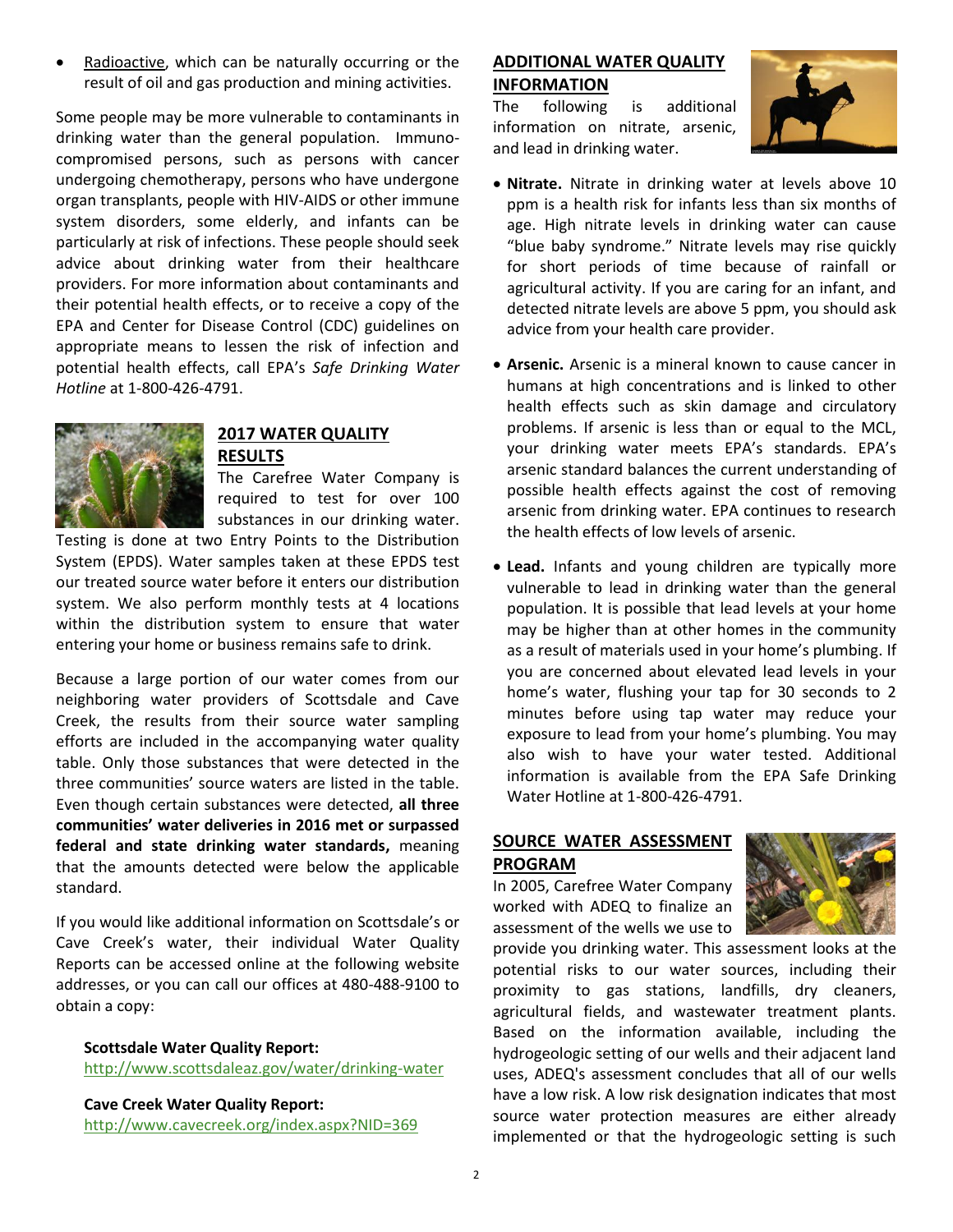that additional source water protection measures will have little impact on protection. The complete assessment is available for review by calling the Carefree Water Company at 480-488-9100. Additional information

on Source Water Assessments and Protection can be obtained from Arizona Department of Environmental Quality at [www.azdeq.gov/environ/water/dw/swap.html.](http://www.azdeq.gov/environ/water/dw/swap.html)

# **CONSERVATION… Let's Take It Outside!**

Where can you do the most good in your water conservation efforts? The overwhelming answer is OUTSIDE!!!

If you have outdoor landscape irrigation, up to 70% of your water can be used outdoors. And typically, almost 25% of your water use is wasted outside. Keep the following points in mind when addressing your outdoor water usage.

- Native desert plants, such as cacti, and mesquite, palo verde, and ironwood trees, use far less water than non-native plants. Once established, most native plants don't need any supplemental water at all!
- Follow the seasons! Outdoor water use should fall off dramatically in winter with cooler temperatures and shorter days. Dial it up in summer to keep your plants from getting stressed.
- Tell your landscape professional that water conservation is important to you! All too often, landscapers will err on the side of caution and overwater, thinking that's what their clients want.



# Keeping anEyeOnWater

Carefree Water Company is pleased to now offer a new, optional service available to our customers. This new service gives you direct and secure access to your water usage data through an easy-to-use website or smartphone/tablet app. Use our new EyeOnWater service to:

- View easy to understand graphs of your hourly, daily, and monthly water usage.
- Access your water usage data 24/7 anywhere you have internet or smartphone service; Carefree, Chicago, or even Paris!
- Gain a greater understanding of your water usage patterns.
- Control the amount of water you use.
- Establish text or e-mail ALERTS notifying you of potential water leaks.

The EyeOnWater service includes the installation of the monitoring and transmission hardware, plus 10-years of data transmission and website access. The cost of this new optional service for our residential customers is either a one-time payment of \$240.00 or 12 monthly payments of \$21.00. Please contact our office if you have any questions.

Please return this completed form by mail/drop box or email the information to Noel@carefreewaterco.com to be put in the queue for installation of your new EyeOnWater monitoring device. Note: ordering and installation may take up to 6 weeks depending upon customer response. You will not be charged until your EyeOnWater hardware has been installed.

| Name:                                    | Account #: | Payment: $\Box$ \$240 one time payment*<br>$\Box$ 12 payments of \$21*<br>OR. |  |
|------------------------------------------|------------|-------------------------------------------------------------------------------|--|
| Service Address:                         |            | Contact Number:                                                               |  |
| Email to be used for EyeOnWater Account: |            |                                                                               |  |

3 *(Providing your email address does not change how you receive your monthly billing from Carefree Water Company. This is only for your EyeOnWater account.)* \*Cost valid on orders received through 9/30/2017.